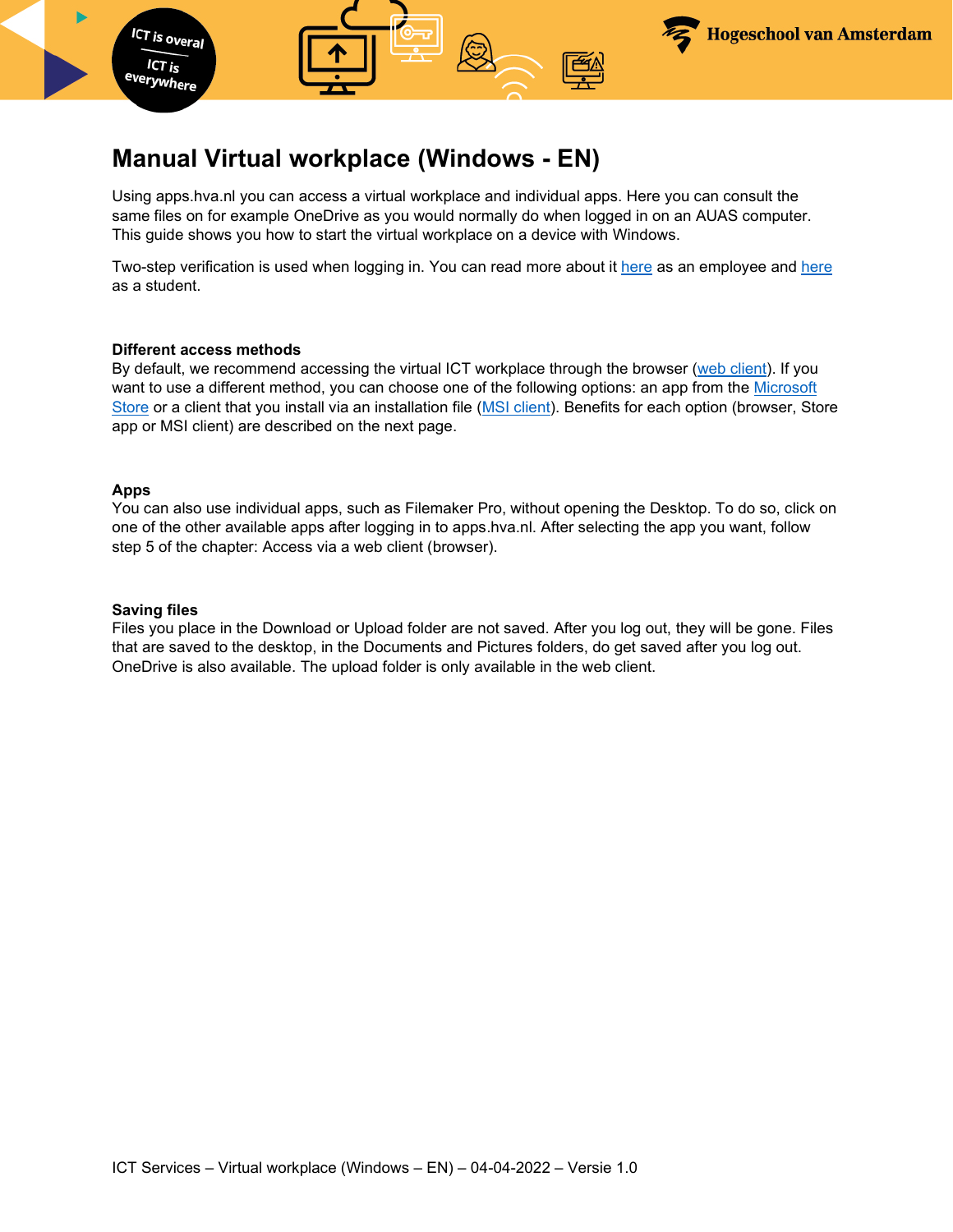

# **Benefits per client**

For devices with Windows, you can use three different clients, each with its own characteristics and benefits.

### **Access via a web client (browser)**

**Installation** 

**ICT** is overal  $ICT$  is <sup>everywhere</sup>

- No installation is required for. It works from the browser for any operating system and is quickly accessible. The link is:<https://apps.hva.nl/>
- Local files
	- Access to local disks of the managed ICT workplace is limited from the virtual ICT workplace environment. This is done per file via the Upload button. The file that you upload from your own workstation via this button ends up in the Upload folder.
	- Caution! The contents of the Upload folder are not saved when you log out.
- For heavy graphically intense applications (GPU), such as AutoCAD, Solidworks, Inventor or HSMWorks, we advise you to use the web client.

### **Access via the Store app**

- Installation
	- Installation takes place via the Microsoft Store.
- Local files
	- You do not have access to local files.
- For heavy graphically intense applications (GPU), such as AutoCAD, Solidworks, Inventor or HSMWorks, we advise you to use the web client.

### **Access via the MSI-client**

- **Installation** 
	- You can easily download and install the app. The virtual ICT workplace is then accessed via a Subscribe button.
- Local files
	- You can access local files/drives. These are automatically linked.
- This client provides support for working with multiple displays.
- With this client, applications are also integrated in the local start menu of the managed ICT workplace.
- For heavy graphically intense applications (GPU), such as AutoCAD, Solidworks, Inventor or HSMWorks, we advise you to use the web client.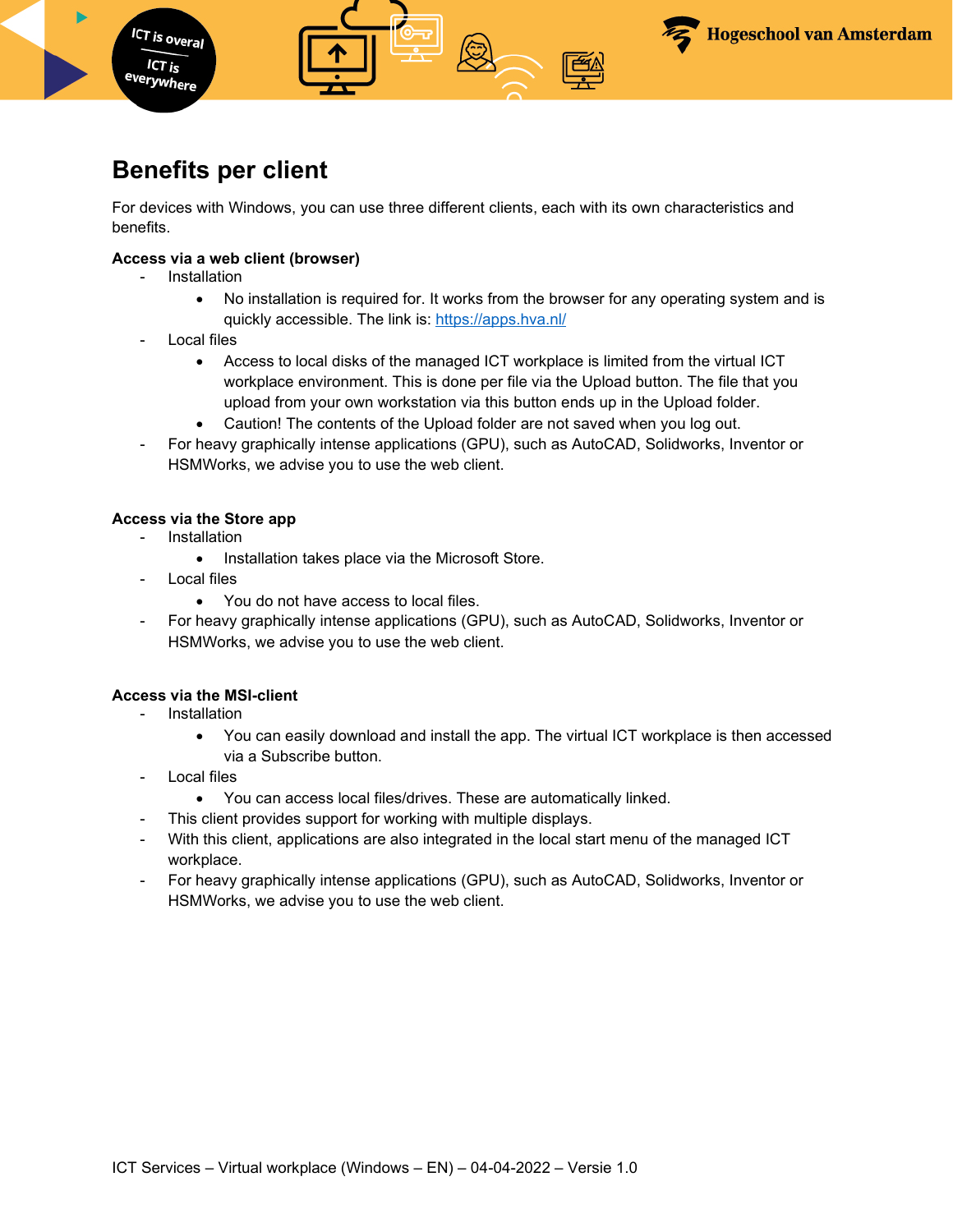

## <span id="page-2-0"></span>**Access via a web client (browser)**

1. Open a **browser** (such as Edge) and go to [https://apps.hva.nl.](https://apps.hva.nl/) Enter your AUAS email address and choose **Next**.

| <b>Microsoft</b>           |      |
|----------------------------|------|
| Sign in                    |      |
| @hva.nl                    |      |
| Can't access your account? |      |
|                            |      |
|                            | Next |

2. Enter your **password** here and choose **Sign in**.

| Sign in with your AUAS email address or<br>AUAS-ID (without @hva.nl |  |
|---------------------------------------------------------------------|--|
| @hva.nl                                                             |  |
|                                                                     |  |
| Sign in                                                             |  |

3. You now need to approve the request. Go to your mobile device and approve the sign in request.

| Approve sign in request |                                                                              |  |
|-------------------------|------------------------------------------------------------------------------|--|
|                         | Open your Microsoft Authenticator app and<br>approve the request to sign in. |  |

4. Click on the **Desktop** icon to open the virtual workspace.



5. Choose which resources you want to give access to and click **Allow**.

| Access local resources     |                                                                             |       |        |
|----------------------------|-----------------------------------------------------------------------------|-------|--------|
|                            | Allow the remote computer to access the following resources on my computer: |       |        |
| <b>Clipboard</b>           | Printer                                                                     |       |        |
| $\checkmark$ File transfer |                                                                             |       |        |
|                            | Don't ask me again for connections to this computer                         |       |        |
|                            |                                                                             | Allow | Cancel |

6. The virtual workstation is now loading.



7. You are now logged in and you can get started with the AUAS virtual workspace.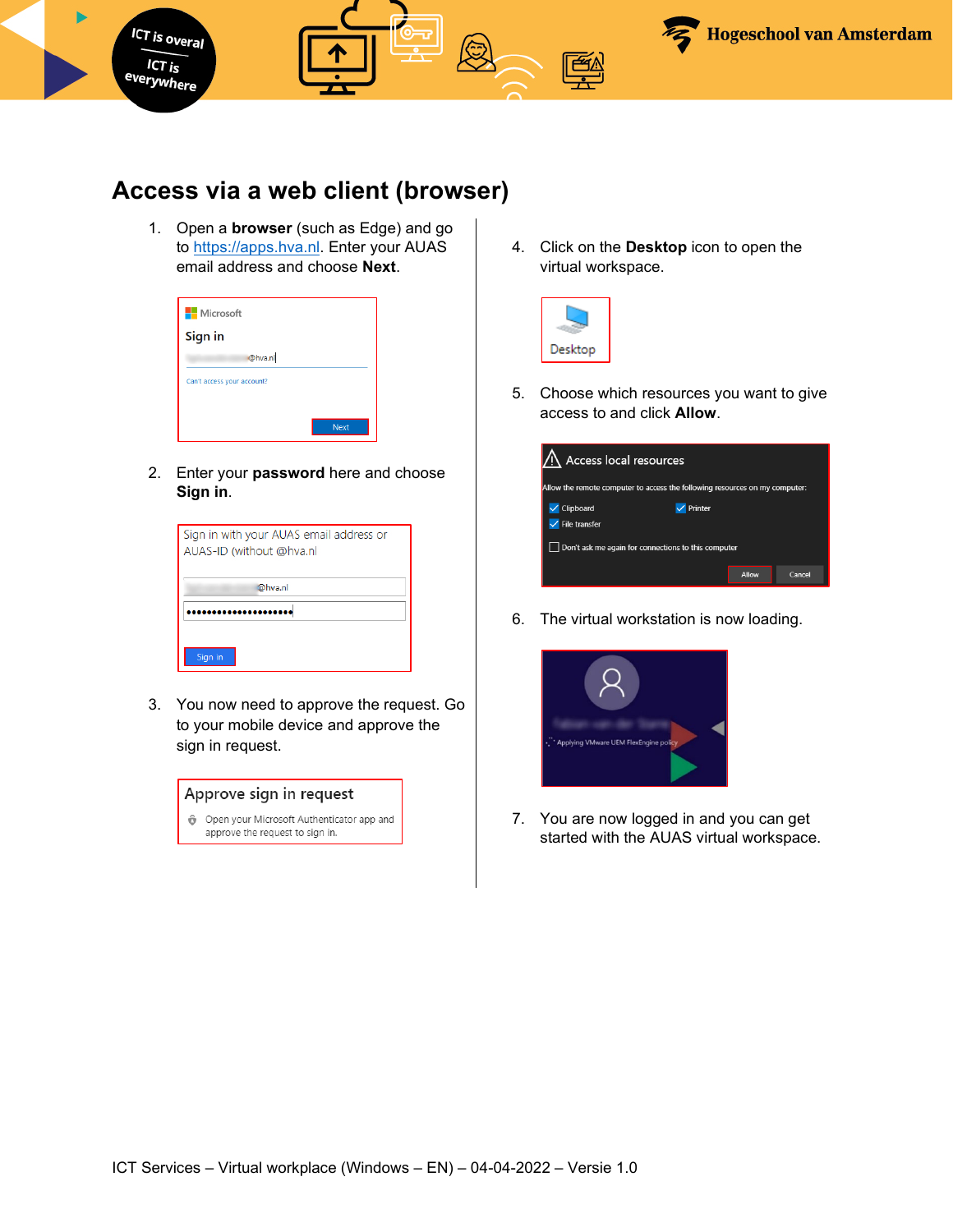

# **Upload local files with the web client**

- 1. Log into the Virtual ICT workplace using this method.
- 2. Click the **Upload button** at the top right**.**



- 3. Select the desired file and choose **Open**.
- 4. Open the **File Explorer** via the icon on the desktop.



5. Click on **Remote Desktop Virtual Drive on RDWebClient.** 



6. Open the **Uploads** folder.



7. The uploaded file can be found here.

*Caution! The contents of the Upload folder will not be saved when you log out.*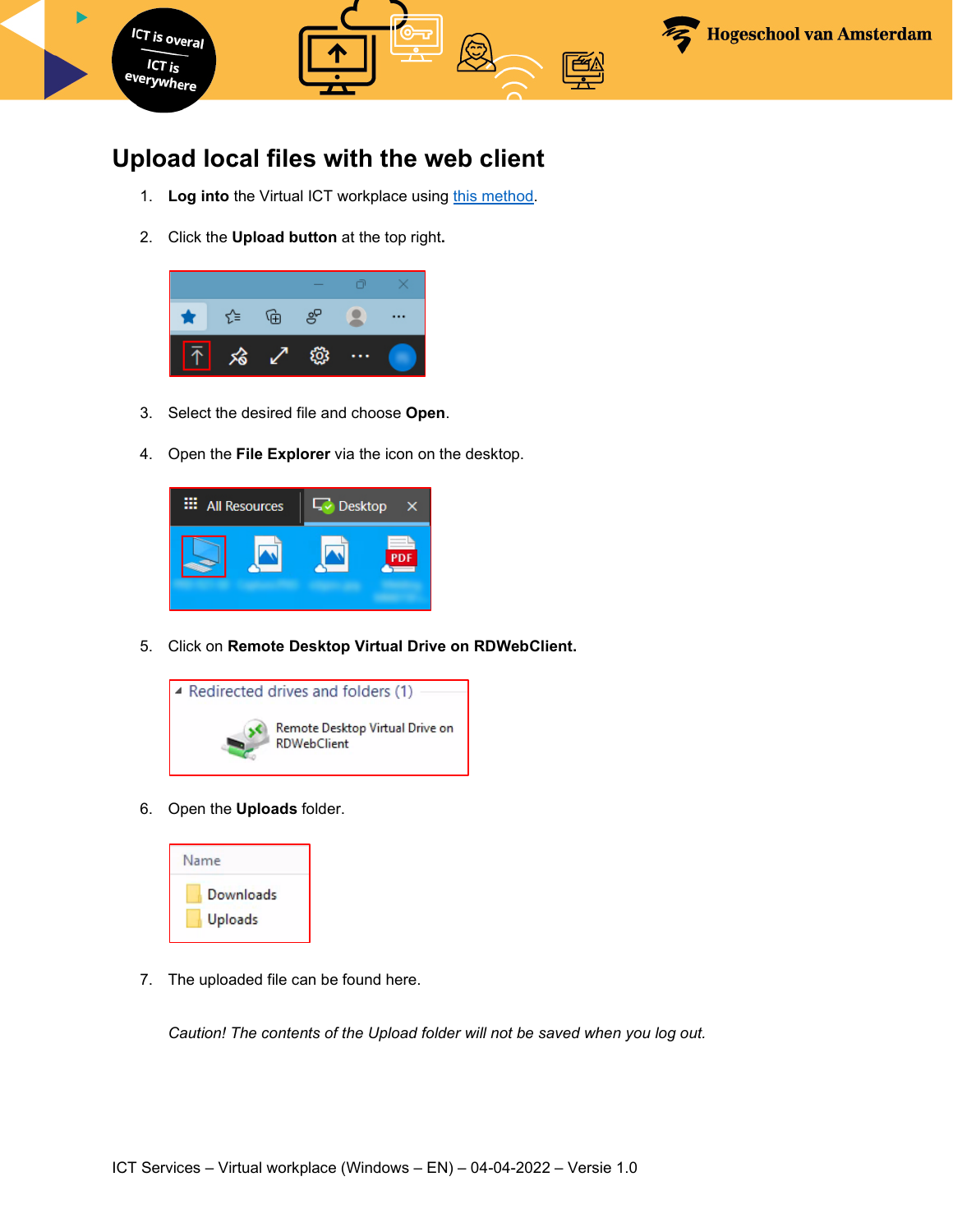

## **Access via the Store app**

1. Open the **Start menu.**



2. Open the **Store**.



3. Search for **Microsoft Remote Desktop** using the search bar.

|   | Microsoft Remote Desktop               | £ |
|---|----------------------------------------|---|
| Ω | remote desktop                         |   |
|   | <b>Microsoft Remote Desktop</b><br>App |   |

4. Click on **Install.**



5. When the app is installed, you can press **Open**.



6. Click on **Add.**



7. Select **Workspaces.** 



8. Enter the following **Workspace URL**: [https://rdweb.wvd.microsoft.com](https://rdweb.wvd.microsoft.com/)



9. Click on **Subscribe.** 

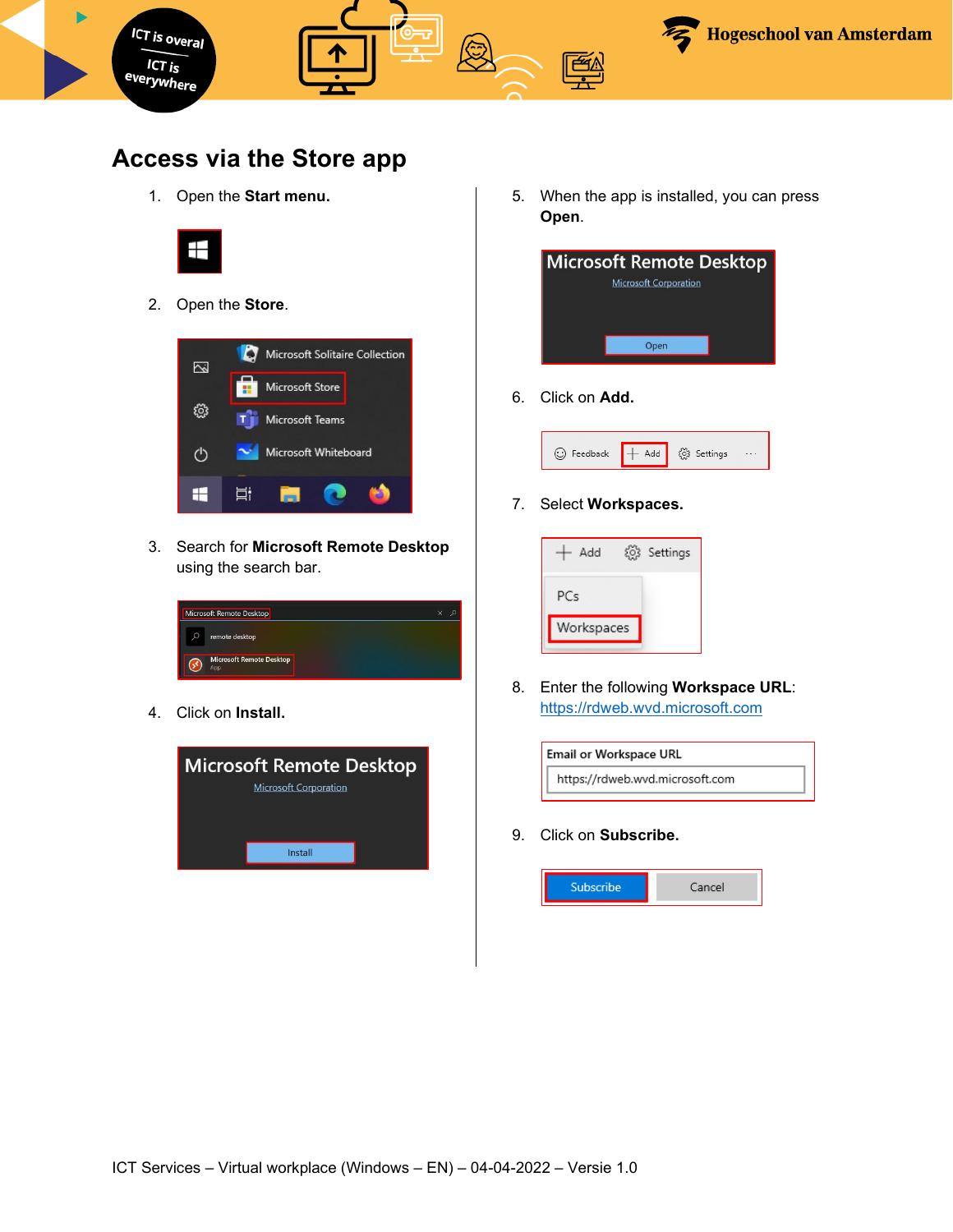

10. You will now be asked to choose an account. Choose your **AUAS-account**.



11. You now need to approve the request. Go to your mobile device and approve the sign in request.



12. The Workspace is ready for use. Click on the **Desktop** icon to open the virtual workspace.



13. On the next screen, choose **Active Directory**.



14. You will be asked to log in again. Enter the **password** for your AUAS ID and click **Sign in**.

| <b>Amsterdam University</b><br>of Applied Sciences                  |
|---------------------------------------------------------------------|
| Sign in with your AUAS email address or<br>AUAS-ID (without @hva.nl |
| @hva.nl                                                             |
|                                                                     |
| Sign in                                                             |

- 15. On the next screen, choose **Connect**.
- 16. The virtual workstation is now loading.



17. You are now logged in and you can get started with the AUAS virtual workspace.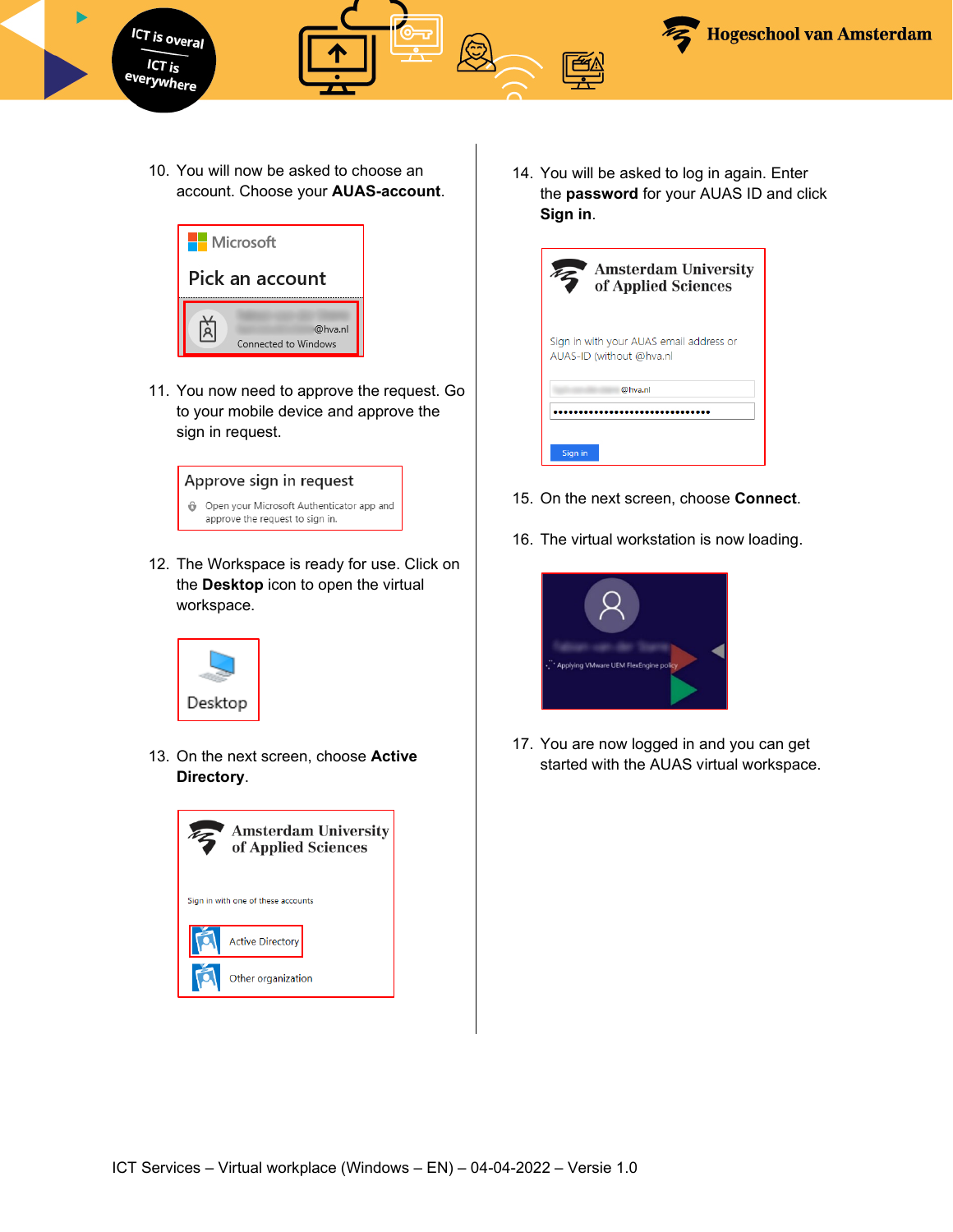

# <span id="page-6-0"></span>**Access via the MSI-client**

- 1. **Download** the MSI client from [this link.](https://go.microsoft.com/fwlink/?linkid=2068602)
- 2. Open the **installation file**.



- 3. Choose **Next.**
- 4. Check **I accept the terms in the license agreement aan** and choose **Next.**



- 5. Click on **Install.**
- 6. Click on **Finish.**
- 7. Click on **Subscribe.**



8. You will now be asked to choose an account. Choose your **AUAS account**.



9. The Workspace is ready for use. Double click on the **Desktop** icon to open the virtual workspace.



10. The virtual workstation is now loading.



11. You are now logged in and you can get started with the AUAS virtual workspace.